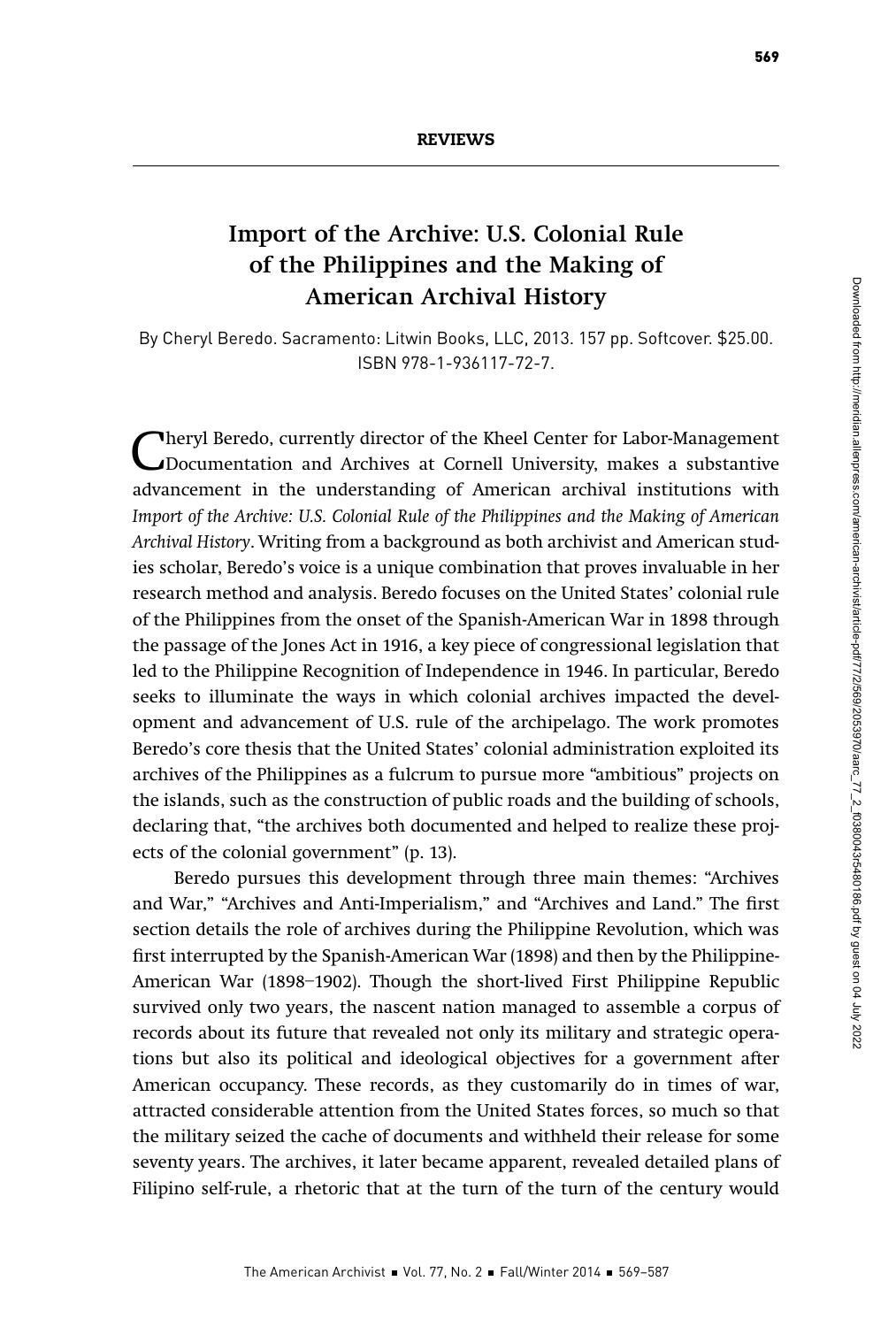have stood in stark contrast to United States' military and media propaganda, which operated under the auspices of President William McKinley's slogan, "Benevolent Assimilation." From this view, Beredo asserts that the archives is rarely a mere witness to war, but instead a crucial component.

The second theme, "Archives and Anti-Imperialism," highlights the efforts of American citizens to create documentary evidence of the toll the United States occupation was taking on the Philippine population. The Anti-Imperialist League was a prime proponent in this regard, as it sought to generate a body of documentation that would counter the "dearth of reliable information about the Philippines in circulation" (p. 51). Beredo's chief purpose in this section is to show how the writings of three men in particular—Edward Atkinson, Jacob Gould Schurman, and H. Parker Willis—served as counternarratives to the predominant ones emanating from the records procured by the colonial administration. These writings pertained to war atrocities and conditions among civilians that colonial administrators as well as mainstream journalists refused to include, as doing so would impede the former's cause of annexation and continued occupation. This chapter is the shortest and least convincing of Beredo's study, but it nonetheless reminds readers of the political climates that often shape archival institutions as well as the records contained therein.

Beredo uses her final theme, "Archives and Land," to take the reader into the pitfalls and peaks of recordkeeping under the United States' dominion in the Philippines, specifically as it pertains to the administration of public and private land ownership. Drawing on exhaustive research into the civil government's Bureau of Archives and Bureau of Public Lands, the claim that "archives and recordkeeping were integral to the colonial administration's economic development of the islands" (pp. 65–66) is one strongly argued and substantiated by the chapter's end. But this development, Beredo writes, was not without its challenges, legally and politically. One such challenge arose concerning the disposal of "friar lands," or land previously owned by the Vatican to which the United States had no claims per the Treaty of Paris. Upon hearing allegations of misadministration in the sale of these lands, a congressional committee convened in 1910 to determine whether three particular corporations were in violation of the civil government's Land Registration Act. More significant than the committee's decision (no findings of wrongdoing) was its use of archives and records that had been kept for this particular purpose: the resolution of land disputes to further economic progress for the United States and its corporate interests.

Beredo asks readers to consider archival history and colonial history not only as intertwined historical phenomena, but also as mutually significant and dependent endeavors. The book outlines two goals: the first, to highlight the politicization of the colonial archives, and the second, to further the dialogue within archival science around notions of accountability, especially "the claim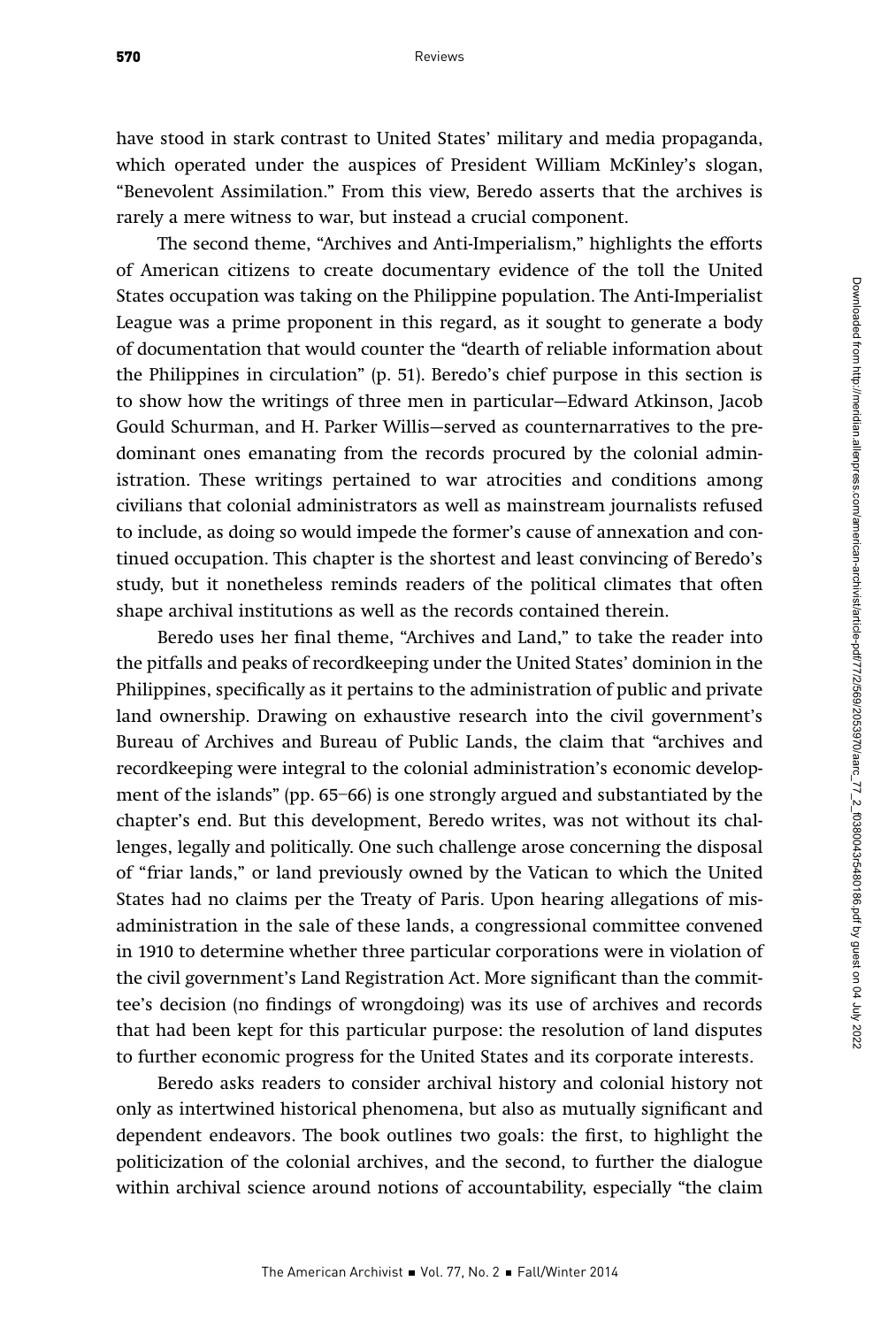that the work of the archives can never be conducted outside of ideology" (p. 102). In my estimation, Beredo succeeds more on the first point and less on the second. Still, I found the book to be a captivating and worthwhile read. The text's brevity does not undermine the substance of its content, but rather enhances it. As a reader with scant knowledge of Philippine history, I perceived the tone of the book to be accommodating and understanding to the novice reader. Indeed, one would suspect that very few American archivists, clearly the primary audience, will have a reading knowledge of the subject. Beredo balances excellent, detailed historical research with constant reminders of its relevance to the operation of archives and archivists. This duality is a benefit given that Beredo has experience on both sides of the reference desk, as an archivist and as a user. This added insight enables her to communicate across disciplines effectively, no small task for a concise work of this variety.

The book is the fifth published in the Litwin Books Series on Archives, Archivists, and Society. As one would expect from a series edited by Richard J. Cox, the work adds to the understanding of archives as political and social sites that are more than just repositories where documents happen to wash ashore. Beredo is aware of the dearth of monographs exploring the issues raised in the book, and her observation is keen: gaps abound in the archival literature as it pertains to how records and archives impact marginalized (or in this case, colonized) populations. One expects that such analyses would have ample source materials given the demonstrated history of exclusion and persecution of ethnic and racial minorities in the United States and particularly how records and archives engineered their exclusion. To the contrary, few such in-depth case studies exist. Beredo, with this contribution, moves the conversation among archivists a necessary step forward. Readers of Beredo's work (in particular, her conclusion) might be inclined to position it alongside Randall C. Jimerson's Archives Power: Memory, Accountability, and Social Justice (2009, SAA). There are also, however, two other recent books from outside the archival profession that fit more naturally: Into the Archive: Writing and Power in Colonial Peru (2010, Duke University Press) by Kathryn Burns and Baroque Sovereignty: Carlos de Sigüenza y Góngora and the Creole Archive of Colonial Mexico by Anna More (2012, University of Pennsylvania Press). While these two works clearly draw on different times and locations, each demonstrates a theme consistent across many societies that Beredo poignantly states: " . . . the archive is a most important and enduring technology of colonial rule" (p. 10).

A noticeable limitation of the book is its perceived inapplicability to the work of the contemporary American archivist. The historical and geographical disconnects—over one hundred years ago and more than seven thousand miles away—at times appear to be too great to draw particular relevance for current practitioners. Beredo, to her credit, acknowledges as much in her conclusion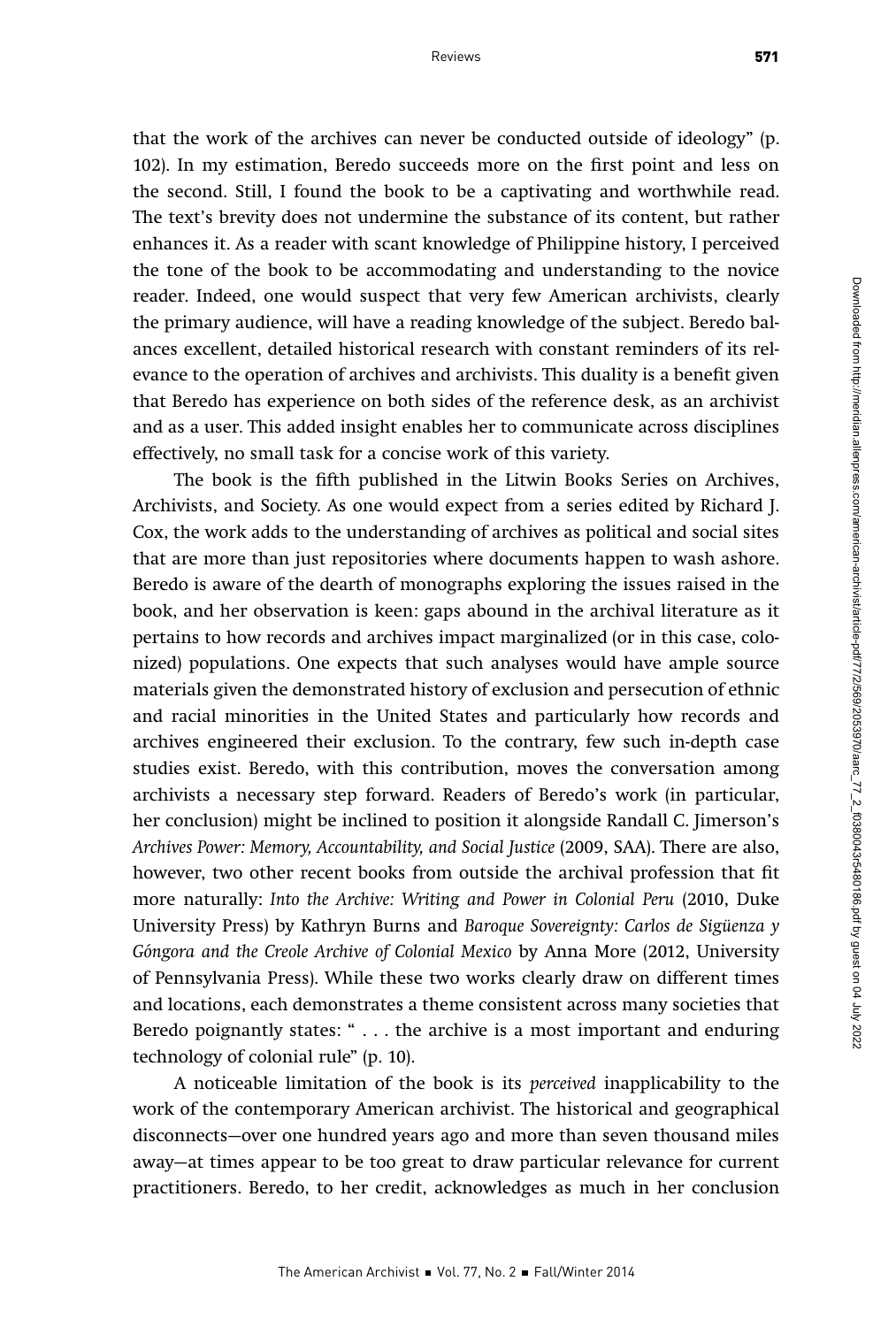and offers pause: "Even if such an allegation of presentism is conceded . . . archivists must at least consider how present practice helps to maintain whatever 'invisible,' unquestioned, or readily-accepted order" (p. 102). Another shortcoming is the exclusion of Filipino voices and sources, which, though qualified in the introduction, still resonates loudly throughout the work. Indeed, the history covered in the text is concerned with "records created by the colonial government for the colonial government" (p. 13), but any colonial history without the presence of the colonized has the unintended consequences of further rendering this population's voices muted and its experiences invisible. Fortunately, this omission does no serious harm to the book, and the meticulous footnotes should provide the truly interested reader with more than enough fodder for further inquiry and study.

The book will prove useful to at least three distinct audiences: archivists, graduate students in archival programs, and researchers of colonial archives. The first audience will find Beredo's discussion of how archives come into existence particularly relevant as it reminds us all that archives, at their core, are derived from power, and often that power is wrought with mitigating capabilities and limitations. The second audience, students training to become archivists, will find that this work supplements many of the traditional, pragmatic texts assigned in library/information science programs that, by their technical nature, necessarily avoid many of the messy details and political environments that shape archives. Lastly, the careful historian will be drawn into the narrative of the text as well as the elucidation of the archival process writ large. That is, by delineating more than a decade's worth of empire building in Southeast Asia, Beredo offers to users of archives a glimpse into the tenuous climate responsible for generating documents that reflect on an equally tenuous task, in this case expanding an empire. These audiences would be well advised to have a copy of Import of the Archive on their shelves.

> Jarrett M. Drake Seeley G. Mudd Manuscript Library Princeton University

## The Burglary: The Discovery of J. Edgar Hoover's Secret FBI

By Betty Medsger. New York: Alfred A. Knopf, 2014. 596 pp. Hardcover. \$29.95. ISBN 978-0307962959.

There are few days when a news story does not appear about Julian Assange<br>and WikiLeaks, Edward Snowden and the National Security Agency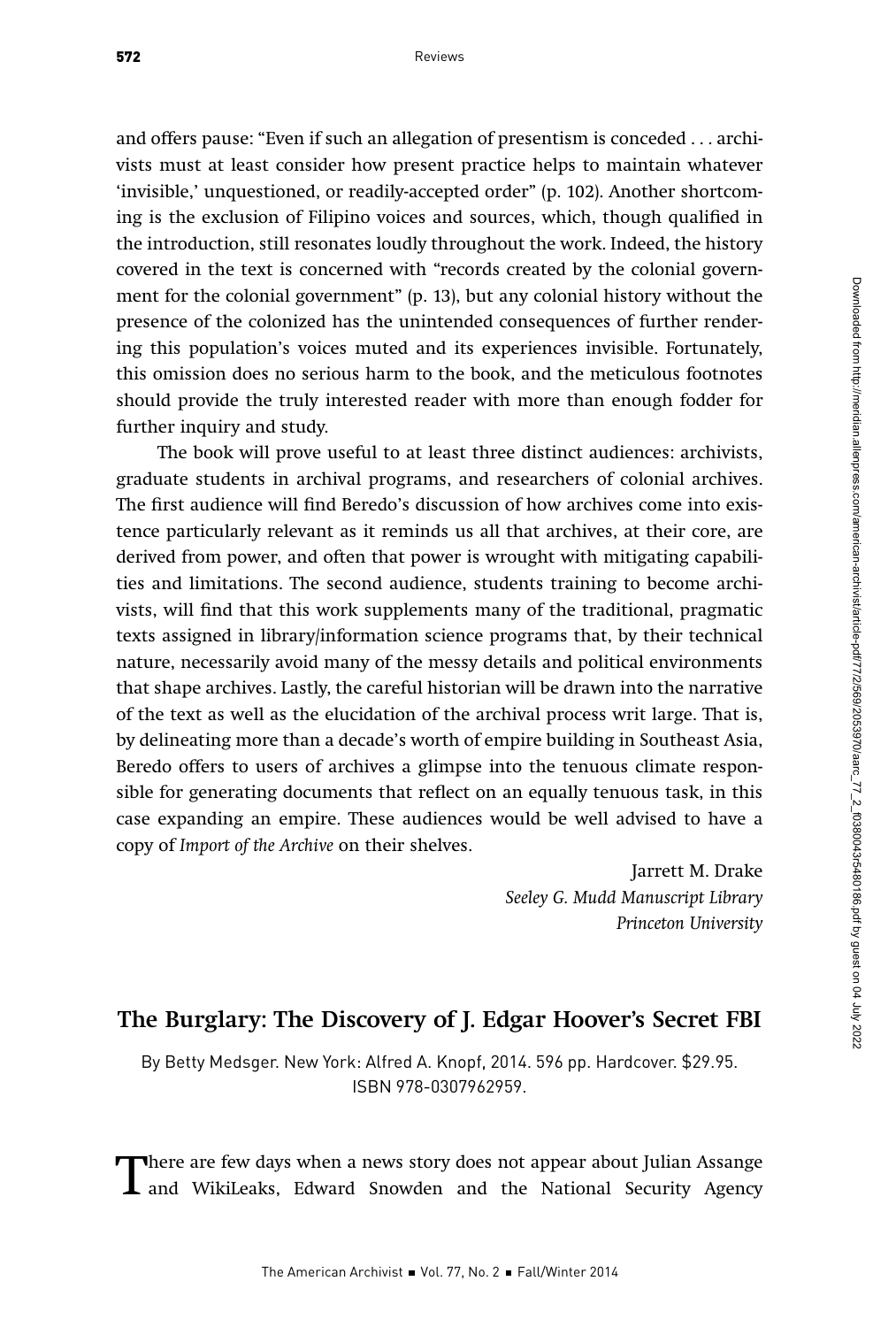telephone monitoring, privacy invasions and security issues, hacking of personal data, and other contentious matters—invasions upon the records created by the organizations and individuals in our society. Many of these stories present numerous implications, both positive and negative, for archivists and other records professionals, assuming that they are reading and staying attentive to the shifting trends of our digital era. Archivists ignore these stories at their peril, but, fortunately, new books on such topics come out almost daily, and, increasingly, we find articles in our professional and scholarly literature. For an educator of archivists, it is a wonderland of possibilities for student reading and course design, helpful for assisting future archivists and records managers to wrestle with the nature of their professional mission. Under review here is a new book about government secrecy and its undoing via the theft of federal records, a study mirroring some of the recent stories about individuals such as Assange and Snowden. This book reminds us that federal government secrecy is not a new aberration in our democratic society, and it is also a reminder of the importance that records hold in our society.

On March 8, 1971, eight individuals broke into the FBI office in Media, Pennsylvania, and removed records concerning J. Edgar Hoover's secret files. Betty Medsger, the journalist who received some of these purloined documents and was among the first to write about their contents, notes that she found seven of the eight individuals for the writing of this book. One of the surprises emerging from this book, given the recent efforts to find and capture individuals who are on the run after leaking classified files, is that the eight involved in this theft disappeared into the shadows and "lived rather quiet lives as lawabiding, good citizens" (p. 9). They were nearly as successful in keeping their secret as was J. Edgar Hoover in maintaining his clandestine activities. The lengthy descriptions of the lives, careers, and families of the burglars add a human side to this story, the kind of feature often missing from such events. In fact, the book is remarkably readable, flowing almost like a novel (it is not difficult to imagine this being converted into a movie script). Medsger hints at this in her early summary of the book—"It is a story about the destructive power of excessive government secrecy. It is a story about the potential power of nonviolent resistance, even when used against the most powerful law enforcement agency in the nation. It also is a story about courage and patriotism" (p. 10). While some early reviews suggest that the book is a bit long and overly detailed in spots, it is a remarkably candid and useful portrait of a records crime.

It is interesting to read this particular theft as a product of the political activity and agitation of the late 1960s and early 1970s, a time and spirit I remember well. Medsger characterizes the burglars in this way: "They found the courage needed for this high-risk venture from diverse sources. Their conscience had been set on fire—by the Holocaust in Europe, by racial injustice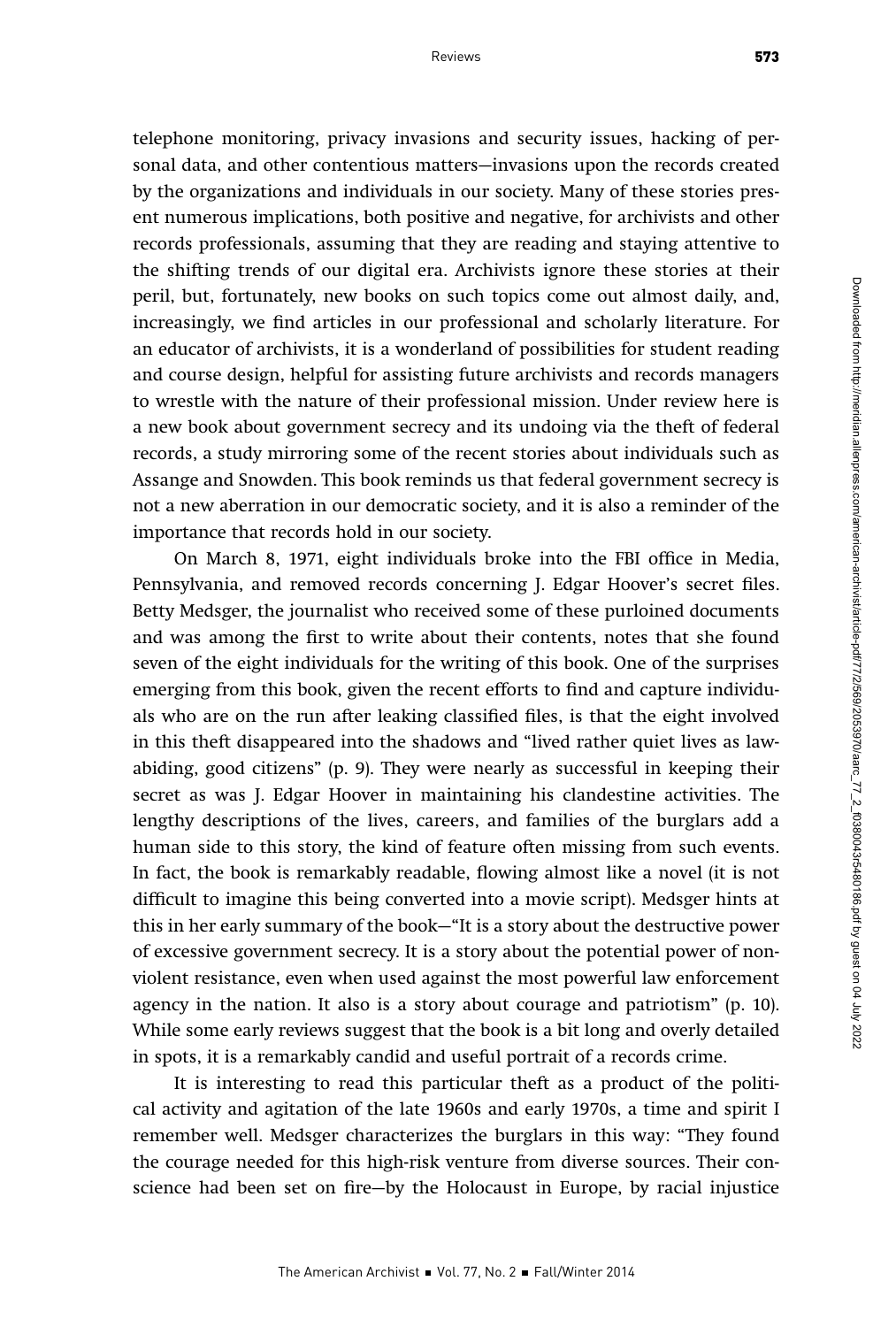in America, by the use of atomic bombs against Japan in 1945, and, for all of them, especially the youngest members of the group, by the Vietnam War. They were determined—as was German theologian Dietrich Bonhoeffer, who heroically resisted the Nazis during the Holocaust—not to be silent, not to be passive. They rejected silence in the face of injustice. They rejected silence as collaboration with injustice" (pp. 46–47). In the current and sometimes contentious discussions within the archival profession about matters such as social justice, political and corporate accountability and transparency, case studies such as the one provided in this book are important for helping to reshape a profession prepared for dealing with complex and sometimes controversial issues. Contrary to popular opinion, archives are anything but a quiet refuge or escape for professionals wishing to be recluses (although it seems we have to constantly remind ourselves, students, and onlookers about this).

The Burglary is also revealing about the power of records in our society. The release of the Media documents led to calls for congressional investigation into the FBI, not unlike the recent results of the leaking of various government records through WikiLeaks. The stolen records revealed an FBI and its director out of control: "The spying constituted harassment, invasion of privacy, and violation of the right to dissent, but it had little or no connection to effective law enforcement or intelligence gathering—the important and only official mission of the FBI," argues Medsger (pp. 225–26). The book debunks the notion that a democratic society is necessarily open and accountable to its citizens: "How Hoover managed the index from 1939 until the fall of 1971 is a case study in how he maintained tight control and was able to run a secret FBI within the FBI. It also illustrates the tension between his desire for protection by officials and his desire for total independence" (p. 251). With this concern, our intrepid journalist presents a disturbing observation: "A dictator is not in place, but a tyranny-ready technological surveillance infrastructure is in place. Started by President George W. Bush, a president who used faulty intelligence and deliberate lies as the basis for starting the war in Iraq, the NSA's high-tech tyranny-ready surveillance infrastructure has been continued and expanded by President Obama, who promised unparalleled transparency at the start of his first administration and who is the first president who has taught constitutional law. Equally anomalous, his administration also has criminally prosecuted more government whistle-blowers than have all previous presidents combined" (p. 516). This calls for a vigilant archival profession and free-wheeling archival education programs preparing students and future leaders who understand the significance of records in the foundation of a democratic society, mimicking what our nation's founders penned in the Declaration of Independence as one of the complaints against King George: "he has called together legislative bodies at places unusual, uncomfortable, and distant from the depository of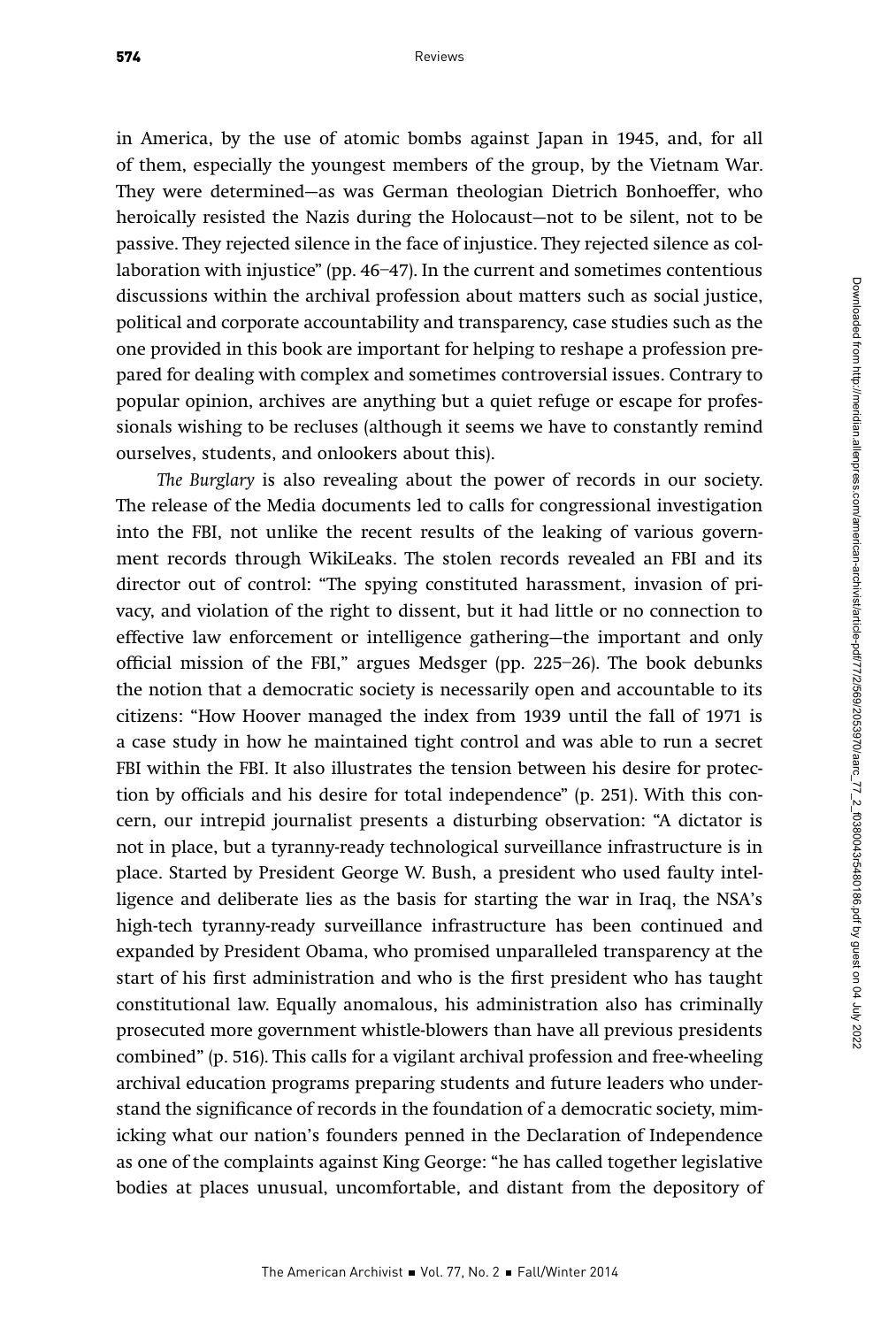their public Records, for the sole purpose of fatiguing them into compliance with his measures."

This is an important book and well worth a reading by all archivists interested in the significance of records in society. Readers in our field may react differently to the political issues raised by the author, but archivists need to navigate through such matters to understand how to administer the records they have been entrusted with in our democratic institutions.

> Richard J. Cox University of Pittsburgh

## Perspectives on Women's Archives

Edited by Tanya Zanish-Belcher with Anke Voss. Chicago: Society of American Archivists, 2013. Softcover, 488 pp. Members \$49.95, nonmembers \$69.95. ISBN 1-931666-47-4.

In 1973, *The American Archivist* dedicated an entire issue to the "liberation of Clio." This issue demonstrated the speed and momentum with which social movements of the late 1000s imposted the seedomy and archival mastic n 1973, The American Archivist dedicated an entire issue to the "liberation of movements of the late 1960s impacted the academy and archival practice. Over the next decade, archivists highlighted women in collection descriptions and consciously collected more women's sources; in the 1990s, fifteen women's archives opened. As the profession again faces overwhelming changes in response to the technology revolution, it is appropriate to ask, "What do women's archives have to teach the archival profession?" "How relevant are these lessons to current challenges?" The well-researched and highly readable essays in Women's Archives provide intelligent and unexpectedly wide-ranging answers to the first question. The volume makes clear that women's archives led in recognizing the political role of archives, they identified new kinds of sources, championed interdisciplinary approaches, blurred the boundary of public/private history, trampled taboos about sexuality, fine-tuned proactive documentation, and built mutual relationships with previously marginalized social groups. I agree with the editors who state that this reader serves as the first foray into synthetic scholarship about women's archives; the entire profession will benefit from an equally intelligent and wide-ranging sequel addressing the second question.

Tanya Zanish-Belcher and Anke Voss are well qualified to edit a scholarly reader. Zanish-Belcher served as the curator of the Archives of Women in Science and Engineering at Iowa State University Library and served on SAA's Committee on the Status of Women. Anke Voss was assistant editor on the forty-five-thousand–item Margaret Sanger Papers Project at Smith College. The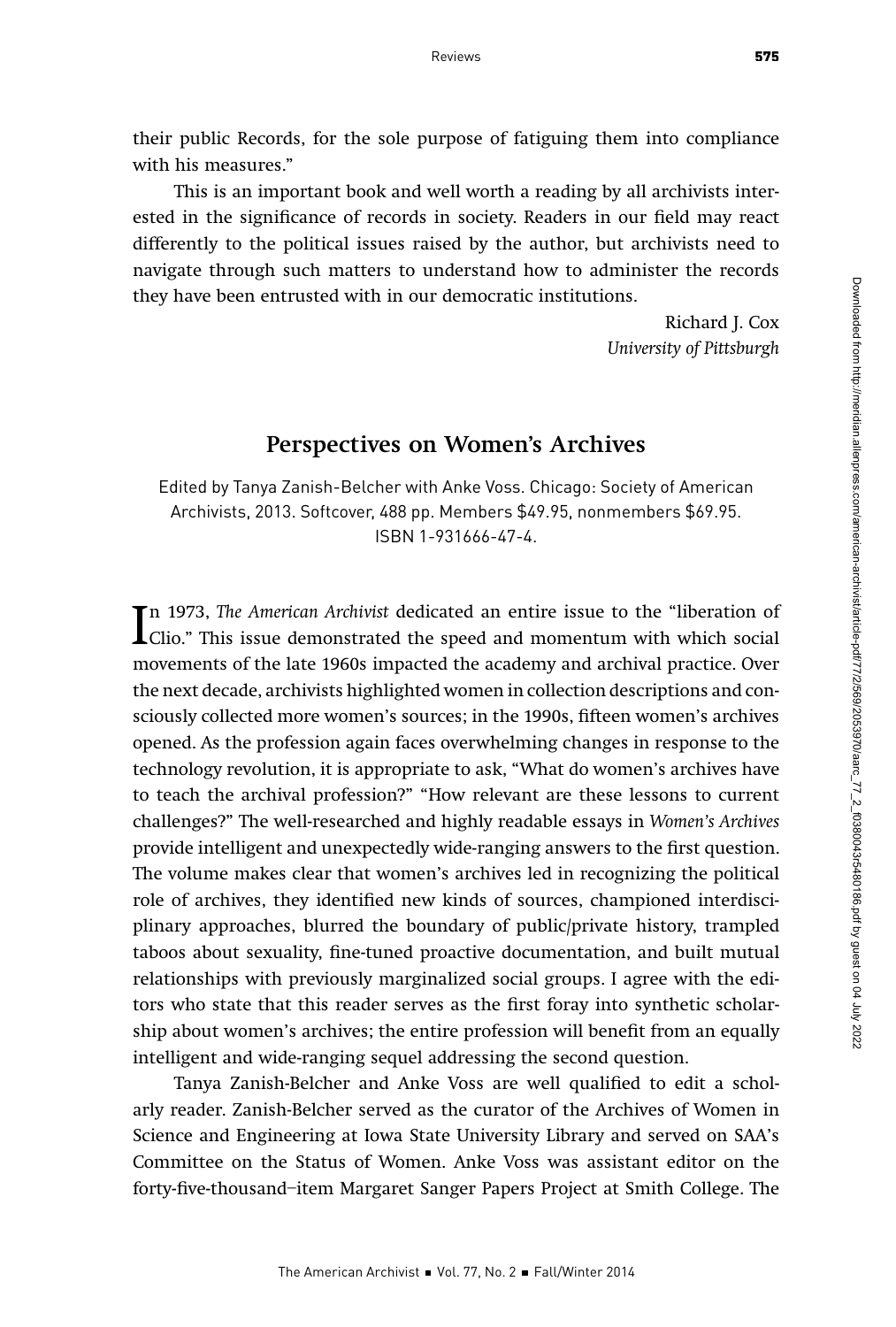excellent writing and quality of articles in the reader reflect their vision that the archival profession is an intellectual endeavor closely aligned to academic history. They also share an activist orientation based on feminist praxis; to them, the act of preserving records empowers female identity, engages previously marginalized communities, and works to overcome distortions in the historical record. These essays provide a close-up look at the passion, grit, and vision needed in times of rapid change.

This reader is organized into three somewhat overlapping sections—historical essays on the emergence of women's archives, the variety of settings in which women's records can be found, and innovative efforts to document previously invisible women. The latter is of particular interest to any archivist contemplating outreach. Several of the essays are reprints from key publications of the past, but most are newly contributed to this reader and cover a surprisingly wide range of ethical, practical, and institutional issues.

The historical essays in the first section are particularly well researched and convey a sense of the drama and the highs and lows of the feminist movement. Gerda Lerner's seminal 1975 essay starts the collection. In it she demanded nothing less than a complete reconsideration of history from a woman's point of view. Her 2009 essay concludes the volume and updates her earlier assessments and the position of contemporary academics: that identity consists of the intersection of multiple categories—gender, race, nationality, religion, and a host of others. Her vision encourages women archivists to move beyond binary categories of analysis.

Anke Voss-Hubbard's history of Mary Ritter Beard emphasizes the uphill slog to create women's archives before the women's movement in the 1960s and 1970s. That movement unleashed a flood of energy and interest in women's history. Kären Mason captured that energy in her meticulously researched history of Andrea Hinding's 1974 to 1979 nationwide survey of sources about women in archival collections. Her essay is a must read, a veritable first aid kit for archival despair. Hinding and her staff, with support from the National Endowment for the Humanities, mailed requests to ten thousand archives asking them to review their collections and send descriptions about their women's sources. Field workers followed up with on-site visits, resulting in responses from seven thousand archives. The survey was published as Women's History Sources in 1979. It toppled the argument that too few sources exist to write women's history, and it inspired archivists to actively collect sources about women and enhance description of the ones they had. Awareness of the richness of sources put women's history on the map and reinforced the growing conviction of the political nature of preserving records.

It came as a shock to feminists to realize that their righteous political activism looked like the same sorry racism to African American women. In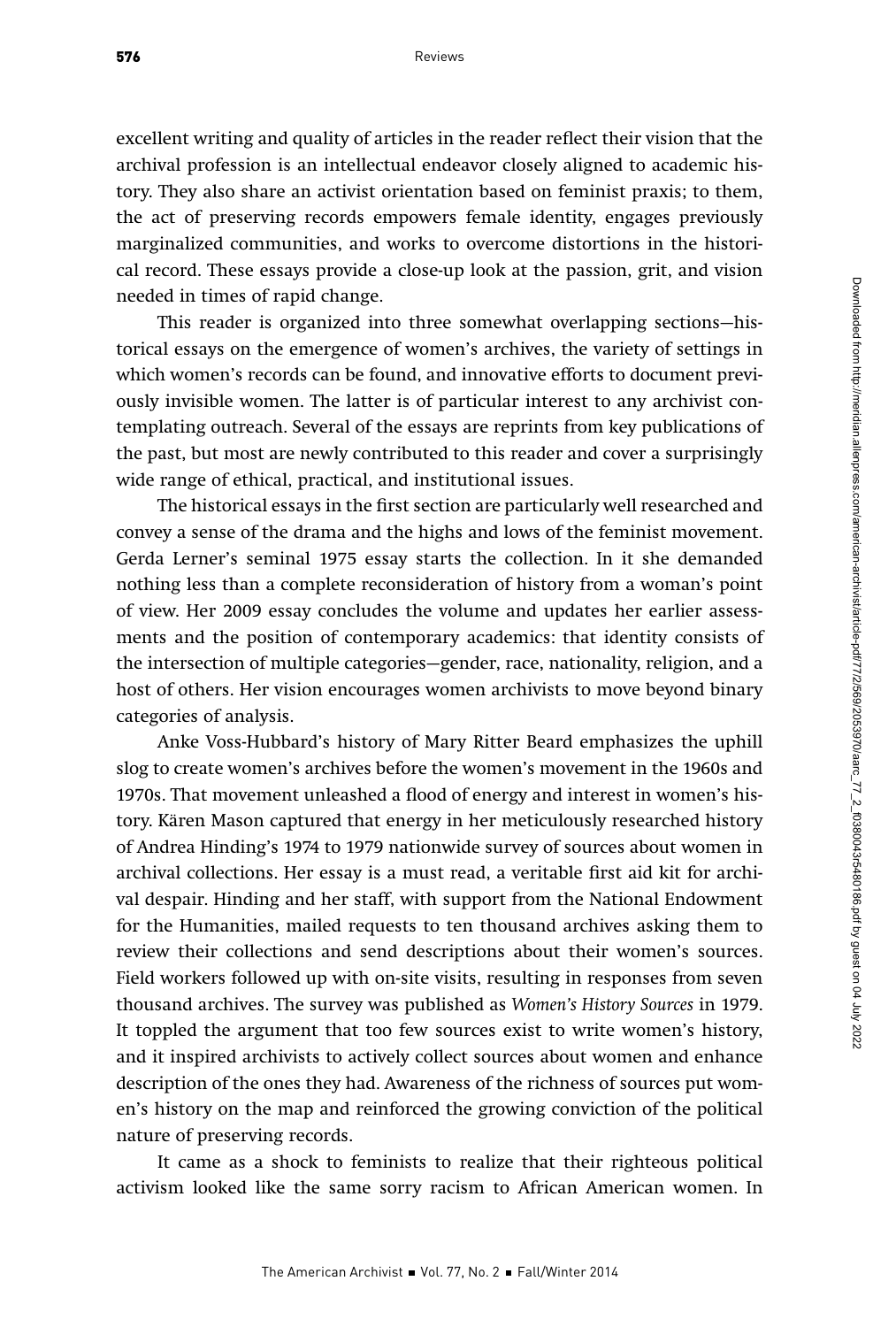fact, African American women were not well represented in Women's History Sources. This reader remedies that gap by including the 1980 article by Deborah Gray White on manuscript sources for black women's history. Another essay by Audrey T. McCluskey subtitled "Telling Our Story Ourselves" describes how oral history projects not only complement the written record, but reflect the African American tradition of oral history. An essay by Taronda Spencer, which seems somewhat out of place in the third section, traces the history of African American women's collections. She provides an archivist's perspective on the rich collections found by a survey of women's sources in historically black colleges and universities. These sources suggest the influence of African American women nationally and in their communities.<sup>1</sup>

Section 2 introduces women's archives in unexpected places—from family histories to lesbian centers. Interestingly, all these essays pivot on the issue of private versus public records. Susan Tucker asks the reader to contrast womencreated scrapbooks documenting family history to the "forced hand of professional, structured history." Catholic sisters were responsible, almost solely, for urban hospitals, but their contributions to health care and education are seldom integrated into Whig history. This is in part because convents and their archives are shrouded by privacy. Fernanda Perrone, one of the country's most knowledgeable scholars of the records held by women's religious communities, provides an exceptionally lucid and fascinating overview of the little-known history and governance of archives of women religious.

Mary A. Caldera's essay on lesbians in the archives addresses a surprisingly similar mix of neglect, protective privacy, and even squeamishness in collecting records of nonstraight women. Lesbian archives must begin by defining who "counts," then wade through issues of ambiguity and mislabeling, general taboos around sex, the fear of exposing third parties to stigma or violence, and the deliberate obfuscation of records by donors. Caldera is sure-footed in presenting these complexities in an organized way. Tanya Zanish-Belcher's essay urges archivists to document the full range of human reproduction—motherhood, abortion, public policy, reproductive technology, and personal experiences. Each of the essays in this section pushes the boundaries of privacy. This suggests that each archivist needs to be aware of her or his own perspective, level of comfort, and sense of decency when considering what to collect.

The third section showcases innovative approaches to documentation and outreach. Any archivist serving a wider public will appreciate this topic. Kären Mason and Tanya Zanish-Belcher's 2007 essay, like their earlier essay in the second section, includes an inspiring array of proactive collecting initiatives, oral history projects, outreach to scholars, and partnering with previously marginalized communities through oral history projects.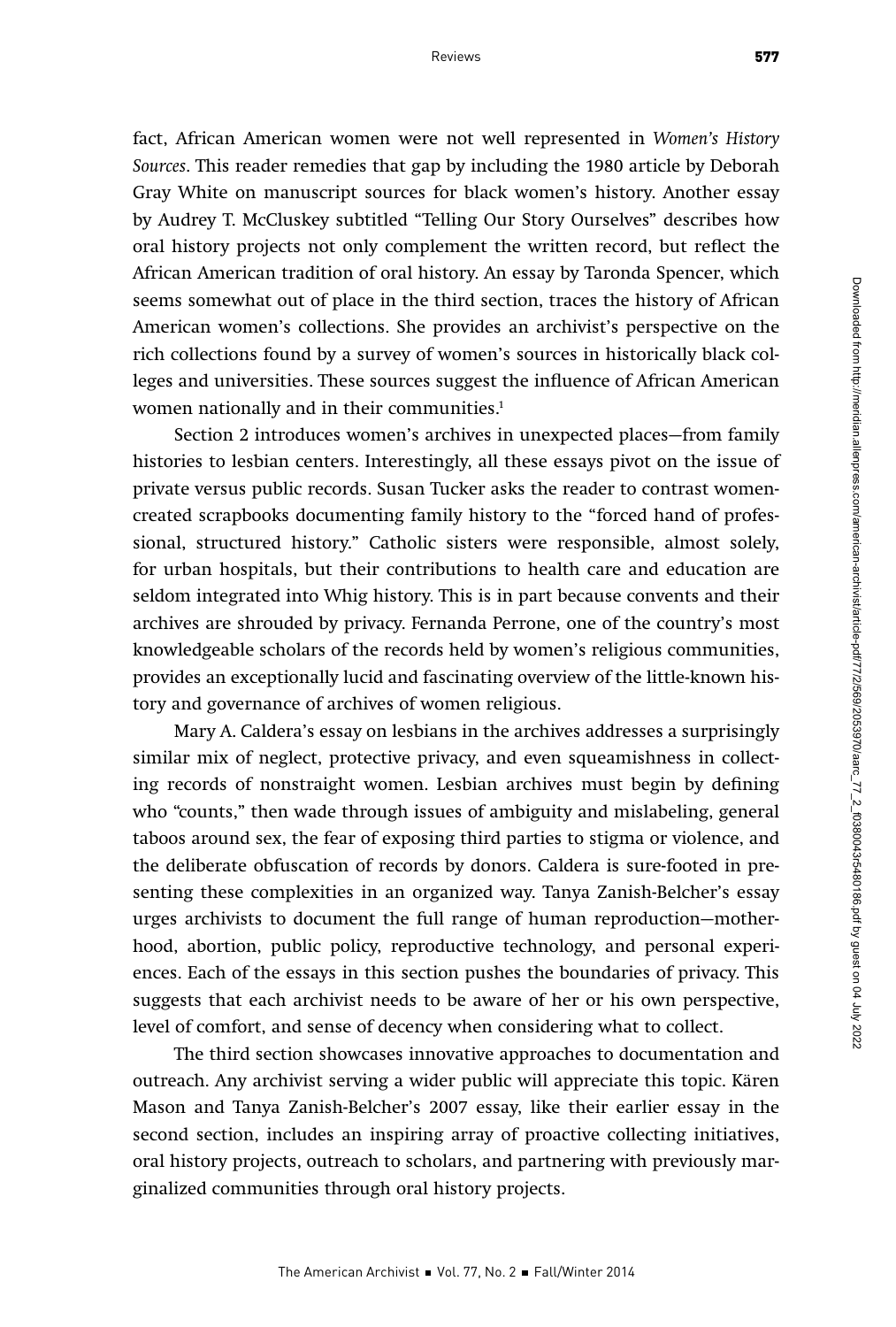Janice E. Ruth highlights the leadership of the Library of Congress in not just providing access, but identifying users and breaking down barriers between users and the records. The Library of Congress identified only 506 collections about women in 1976, a number it increased to two thousand in twenty-five years. Taking the next step, the Library of Congress digitized materials and collaborated with the online photo platform Flickr to expose collections. It then cultivated youthful audiences through their teachers by offering educators workshops, training grants, and curriculum consultation. From the vast collections of the Library of Congress, Danelle Moon's article returns to the local and personal. She emphasizes the value of preserving local instances of larger feminist movements and organizations. Virginia Corvid makes a strong case for collecting zines—they richly document young women's personal, social, and physical experiences. This article, as much as any in this reader, speaks to contemporary culture and points toward new sources.

The concluding essay by Elizabeth Myers is the first to reflect on the challenges currently facing the profession—challenges as disruptive as the social movements of the sixties. Meyers asserts, rather than argues, that reflection on past accomplishments should guide women's archives going forward. I felt uncomfortable with that assertion and wondered why. What visions, passions, and practices of women's archives will lay the groundwork for the future? My fondest hope would be a second, scholarly reader addressing this issue. Drawing upon the feast of accomplishments and lessons set forth in Women's Archives, a second volume might address the current technological challenges, asking questions such as, "Where will archivists in the digital age find records about women of color, mothers, migrant workers, start-up executives, protesters, prostitutes, and farmers? How can the online guides we create reveal the multiple intersections of identity? What records of online friendship have enduring value and who owns them?" In short, this reader has inspired me with hope for a holistic (to use Gerda Lerner's term) sequel that brings feminist prowess to the challenges of the digital future.

> Doris Malkmus Pennsylvania State University

#### **NOTE**

<sup>1</sup> Deborah Gray White, "Mining the Forgotten: Manuscript Sources for Black Women's History," Journal of American History 74, no. 1 (1987): 237–42.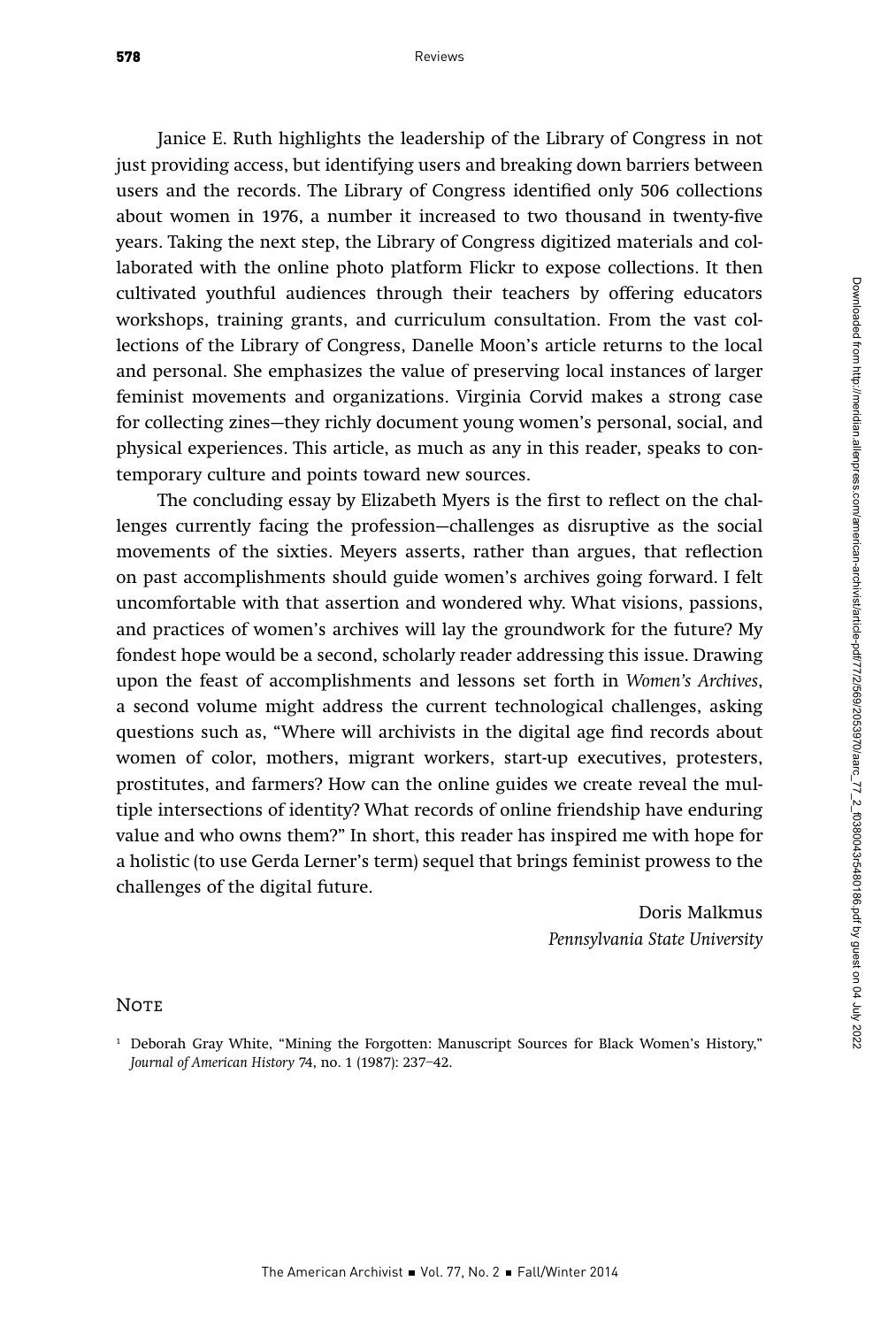## The Boundaries of the Literary Archive: Reclamation and Representation

Edited by Carrie Smith and Lisa Stead. Farnham, U.K.; Burlington, Vt.: Ashgate Publishing, 2013. 210 pp. Hardcover, also available as e-book. £54.00. ISBN 978-1-4094-4322-3.

Carrie Smith and Lisa Stead's The Boundaries of the Literary Archive: Reclamation<br>
Cand Representation challenges the reader to broaden his or her perspective<br>
an what archives are and have they meet, and a net meet, the r on what archives are and how they meet, or do not meet, the research needs of literary scholars. The essays are a mixture of how literary scholars use archival collections to conduct in-depth research, how they view and define archives, and the challenges affecting their use. The contributing authors are a combination of archivists, curators, and literary scholars, primarily from the United Kingdom but also from Canada and the United States. This collection is meant to inform an audience of scholars and archivists that, while traditional research and interpretations still exist, various aspects are creating new and evolving opportunities to change the perception and use of archives in literary scholarship. By bringing together this variety of perspectives, the editors highlight the need and desire for archivists and researchers to engage in discussions about use, access, and collecting so all have a better understanding of each other's needs and practices.

The overarching theme of "boundaries" has two aspects: what collections exist and how they are obtained and made accessible. The authors take the idea of boundaries and use it in various ways to show both the existing structure of literary archives and how those lines are flexible and open to interpretation. The book is divided into four parts: "Theorizing the Archive," "Reclamation and Representation," "Boundaries," and "Working in the Archive." Stead's introduction discusses the idea of archival boundaries: what is collected, how archivists collect and create access to materials, and how literary scholars use different methodological approaches to "test the existing boundaries of how archival material can be used" (p. 3). The goal of the book is "towards an interrogation of what these materials yield within the contexts of critical theory and the investigation of processes of archival acquisition, preservation and accessibility in their physical and digitized forms" (p. 8). She explores the idea that scholarship is no longer about archives as process but instead archives as subject. In other words, archives are no longer seen as just places to find source materials but instead that archives turn "us towards the archivist and the institution as well as the discourses of power, knowledge and memory that surround the impulse towards archivization as much as it does towards the author" (p. 4). Thus, archivists are no longer seen merely as custodians but are appreciated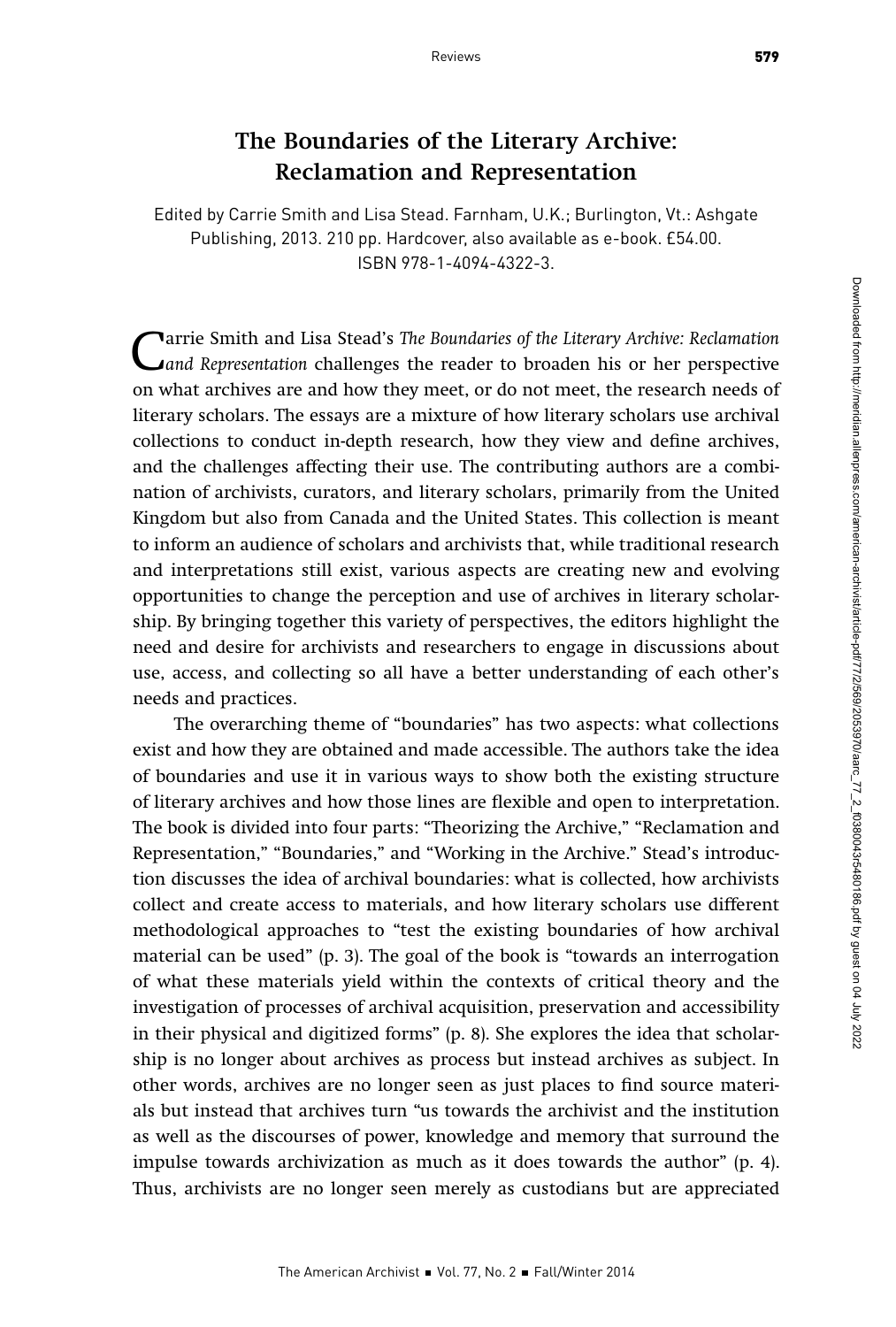for their active roles as curators and memory keepers. As technology advances to create both physical and virtual access to archives, this active role becomes even more recognized.

Stead's introduction connects the three essays in Part 1, "Theorizing the Archive," as "progressive theory-led approaches to archival-based literary scholarship and investigation" (p. 8). Individually, each chapter offers a unique perspective, but, collectively, the authors demonstrate how the boundaries of what constitutes literary-archival scholarship is evolving into more cross- and multidisciplinary approaches. The authors in this section incorporate theories such as paleography, exogenesis, intertextuality, and psychology.

Wim Van Mierlo's chapter delves into archives both as content and objects, and chronicles authors' choices of writing paper and instruments, cross-outs and revisions, the relational aspects of manuscripts, and how all these components create an "organic whole" to a deeper understanding of the creative writing process. Iain Bailey's essay also theorizes about the creative process by investigating Samuel Beckett's incorporation of texts he read, such as Bible verses, into his writing. Further, Bailey reviews the multiple Bibles Beckett owned to discover the specific edition or language Beckett used. Using a psychological lens, Jennifer Douglas examines whether or not it is possible to create a comprehensive picture of the person based on the original order of the collection. At an initial reading, these essays seem loosely connected, but the connection is less about the specifics and more about broadening what theories are used to examine content and archives.

Part 2, "Reclamation and Representation," and contains four chapters that offer insight into reconstructing the reputations and influences of authors and editors. All four authors attempt to create or re-create an "archive," where no main collection exists, using biographies and other published materials for interpretation, and the idea that "the archive may have its boundaries, but memory is another repository of the past" (p. 102). Re-creation means gathering disparate sources to intellectually create an archive but also to revise interpretations of authors' works and reputations. Jane Donovan's chapter argues that "the best use of archival writing is to open up, rather than close down, interpretive possibilities" (p. 107). Donovan also created a website to collate the locations of materials and papers to make it easier for other researchers, essentially an updated version of what previously would have been a printed bibliography of an author's archival collections.

Part 3, "Boundaries," contains two chapters in which the book's editors push the definition of what constitutes a literary archive. Carrie Smith studies the publication Cave Birds: An Alchemical Cave Drama with poems by Ted Hughes and artwork by Leonard Baskin. By comparing the multiple drafts of poems and sketches with the published version, she examines how archives reveal the nature of their poetic and artistic collaboration. Lisa Stead examines fan magazines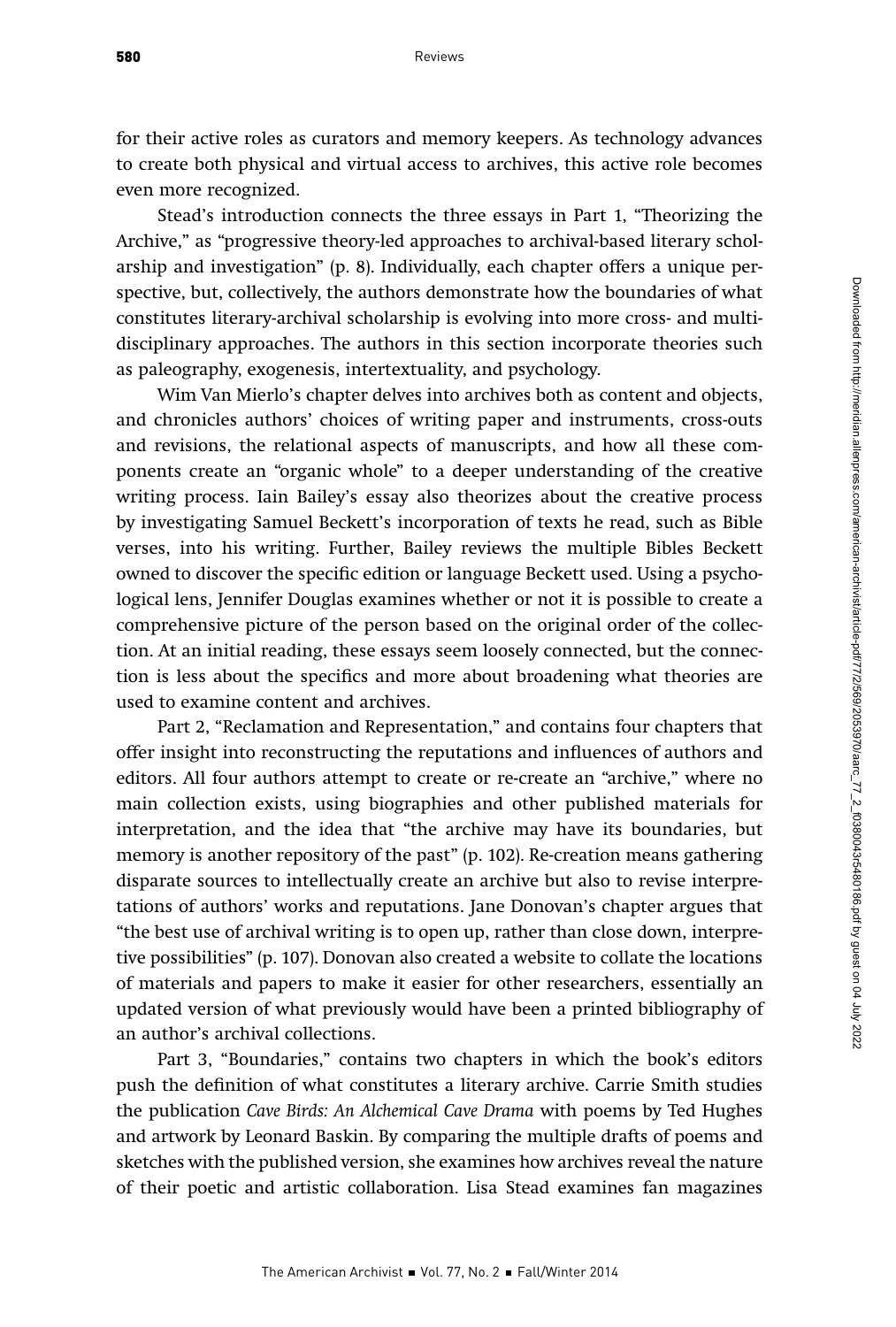targeting female cinemagoers, viewing the publications as ephemera and how the fan letters published within take "the researcher beyond a fixed notion of a singular 'text' to be researched" (p. 141). Without the existence of the original handwritten letters, it is through the published materials that Stead merges film history with literary scholarship to assess the relationship between the producers and female consumers of film culture. These two essays converge visual and print culture to push the idea of what constitutes literary scholarship.

"Working in the Archive" is the final section with three chapters that address privacy, instruction, and collecting. Sara S. Hodson's essay on privacy does not necessarily contain new information for archivists but does provide insight to scholars about the lack of formal professional guidelines and the difficulties archivists face in their attempts to balance open access with protecting individuals' privacy. Using literary archives for instruction, Karen V. Kukil's chapter is a reminder that although digitization provides access to a broader audience, the physical handling of archival materials still leads to additional interpretations not gained by viewing a digital image online. The book culminates with Helen Taylor's essay, which describes from both the archivist's and the researcher's perspective how "archival scholarship is a complex business of networking, acquisition and preservation (of the virtual as well as material), continuing communication with heirs and estates, and tactful handling of sensitive issues and people" (p. 200).

The Boundaries of the Literary Archive is a blend of both new and existing ideas and theories, exploring how literary research and collecting is evolving. Though several of the chapters use literary figures as their subjects, the overall tone of the book focuses less on the specifics of the featured authors and instead has the broader scope of what constitutes literary archives and how they are used. Researchers are exploring new ways of interpreting literary collections, while archivists are changing collecting and access methods. A few of the essays discuss the impact of technology and digital access, more as an acknowledgment than as a focus. Based on the introduction, I was hoping to see more about the intersection of technology and literary research, but recognize that the few online "archives" of authors are quite recent, and researchers need more time to use these resources prior to thoroughly assessing their impact.

The book builds upon previous scholarship noted in the introduction that the archive is both "source and subject." This book will be of interest to those who work with literary archives, but it has a broader appeal to all archivists, as we need to recognize how research methods and interpretations are changing. Though focused on literary archives, the theories and ideas put forth can apply to other disciplines as well. This text emphasizes theory, but archivists will be able to use those ideas to assess how to address researchers' needs in practical ways.

> Cheryl Oestreicher Boise State University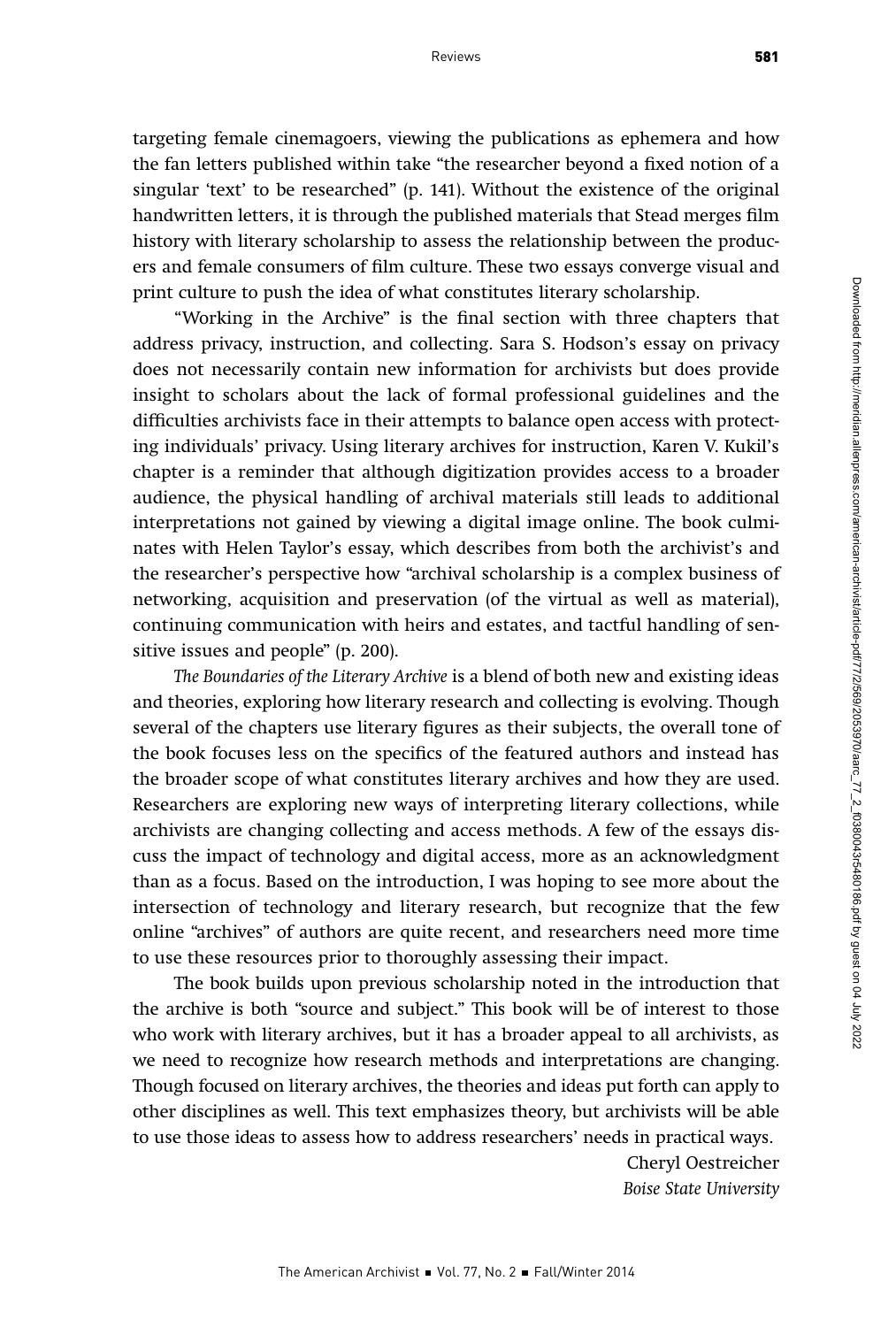## Practical Digital Preservation: A How-To Guide for Organizations of Any Size

By Adrian Brown. Chicago: Neal-Schuman, an imprint of the American Library Association, 2013. 336 pp. Softcover. \$75.00. ISBN 978-1-55570-942-6.

In 1996, as an undergraduate student at Hampshire College in Amherst,<br>Massachusetts, I wrote my first play. I had traveled to the Caribbean islands<br>of St. Issais St. Vincent and the Carno dince and Trinidad and Tabase, son n 1996, as an undergraduate student at Hampshire College in Amherst, of St. Lucia, St. Vincent and the Grenadines, and Trinidad and Tobago, conducting anthropological research and interviews. I had a small, hand-held audio (tape) recorder and an email address: liltuffy@chickmail.com. With these tools, and a desktop at a local "Internet bar" (a room in a house with three desktops connected to the Internet with what must have literally been miles of cables), I wrote Crossing Blood. Ten years later, I was asked to restage Crossing Blood with a small community theater. You'll not be surprised, I think, to learn that by 2006 Chickmail had long since ceased to exist. The 3-inch floppy disks—to say nothing of the mini-audiocassettes—on which I had carefully made several copies of Crossing Blood made terrifying sounds as the drives in my desktop tried to read this antiquated software. The concept of "migration" had only just been introduced to me as a student in an archival studies graduate program. In the seventeen years since I first sent my fledgling attempts at playwriting across the Atlantic, much has changed and more is known about digital preservation. As I read Adrian Brown's new manual, Practical Digital Preservation: A How-To Guide for Organizations of Any Size, I was forced to consider the old adage: If I had known then what I know now. . . .

Digital preservation is among the most discussed ongoing challenges in the information stewardship professions. The maintenance of digital information and the resulting curatorial practices have been addressed in the professional archival literature since the 1960s. Most scholars and practitioners agree that key to the success of any digital preservation initiative are careful planning, training, and execution. Adrian Brown's manual aims to provide practitioners with a procedural guide to establish a digital preservation program. Brown maintains that authenticity and access are the primary goals of digital preservation. This book, he asserts, will demonstrate how to build practical solutions to achieve those objectives. Although Brown allows that the book will be valuable to anyone interested in the practice of digital preservation, he further distills his audience to include smaller memory institutions, institutional archives, and libraries, specifically "the vast range of organizations outside the national cultural memory institutions that want and need to develop the ability to collect, preserve and provide access to digital information" (p. 3).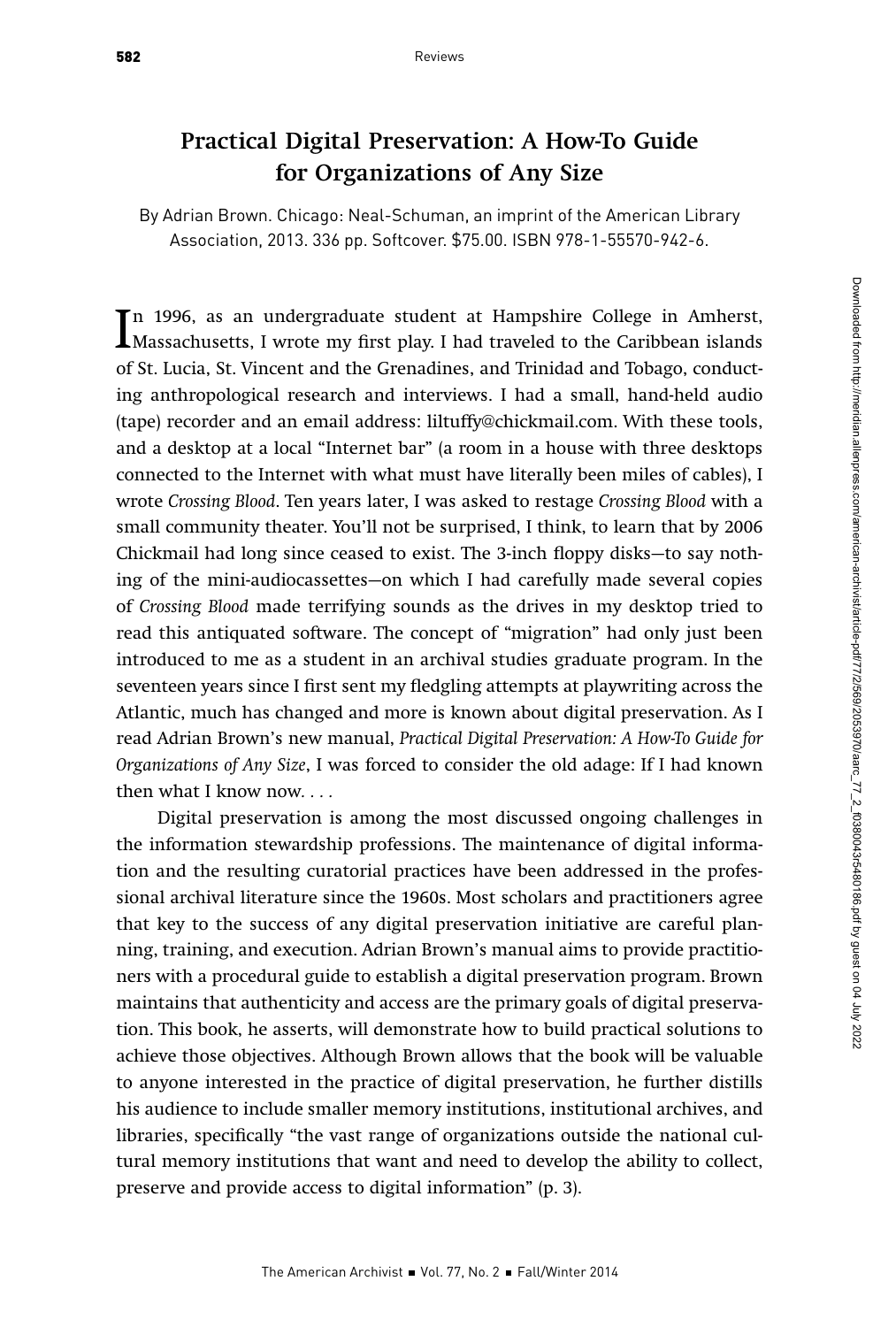Author Adrian Brown is the director of the Parliamentary Archives in London. Previously, Brown served as head of Digital Preservation at the United Kingdom National Archives, where he developed the U.K. government's Web archiving program and led the team that won the International Digital Preservation Award in 2007. Brown's 2006 monograph, Archiving Websites: A Practical Guide for Information Management Professionals, draws on his experience managing the U.K. National Archives' Web archiving program and is an overview of best practices as well as a practical guide. Manuals of this sort are Brown's forte; his style, best described as technical writing, emphasizes the standard over the idiosyncratic and delivers content in a clear, straightforward voice.

Often, writings on digital preservation are bound by case-by-case analyses, proffering singular and subjective evidence as the basis for more global policy implementation. Brown's book takes a more technical and textbook approach, opening with an abbreviated glossary of terms followed by short, truncated chapters. The ten chapters in Practical Digital Preservation are further divided by decimals into topical chunks of text, where chapter 4 is titled "Models for Implementing a Practical Digital Preservation Service" and 4.1 is the chapter's introduction. The top-level chapter topics loosely echo the Society of American Archivists' Archival Fundamentals Series, covering a range of issues such as selecting, acquiring, accessioning, describing, and preserving digital objects. Most chapters close with short case studies, exemplifying Brown's assertions and suggestions rather than forming the basis for the manual as a whole. Practical Digital Preservation is also filled with a series of black-and-white diagrams, tables, and figures, the vast majority of which demonstrate processes and workflows. These graphics, while not quite intuitive, are illustrative. The visual aids break up the typescript nicely, giving the book the feel of a manual and providing the eye with an alternative to pages and pages of unbroken text.

Over the past decade, there has been a shift in the body of literature that addresses digital preservation, digital asset management, and electronic resource management. Ten years ago, manuals such as Simon Tanner and Marilyn Deegan's Digital Preservation (ALA Neal-Schuman, 2006) heralded digitization as a cutting-edge preservation tool. More recent writings on digital preservation, including Brown's Practical Digital Preservation and Ross Harvey's Preserving Digital Materials, begin and end with the digital object. Bypassing analog records and the issues raised by digital surrogacy, however, too often means that contemporary writings on appraising digital records for long-term preservation presuppose existing systems into which digital records can be transferred and maintained. Little attention is paid to creating and implementing such systems. Brown's book is no different: he devotes only a portion of one chapter to outsourcing and commercial solutions, and offers a quarter-page cost-benefit analysis of a "do nothing" solution (p. 64). Although Brown's book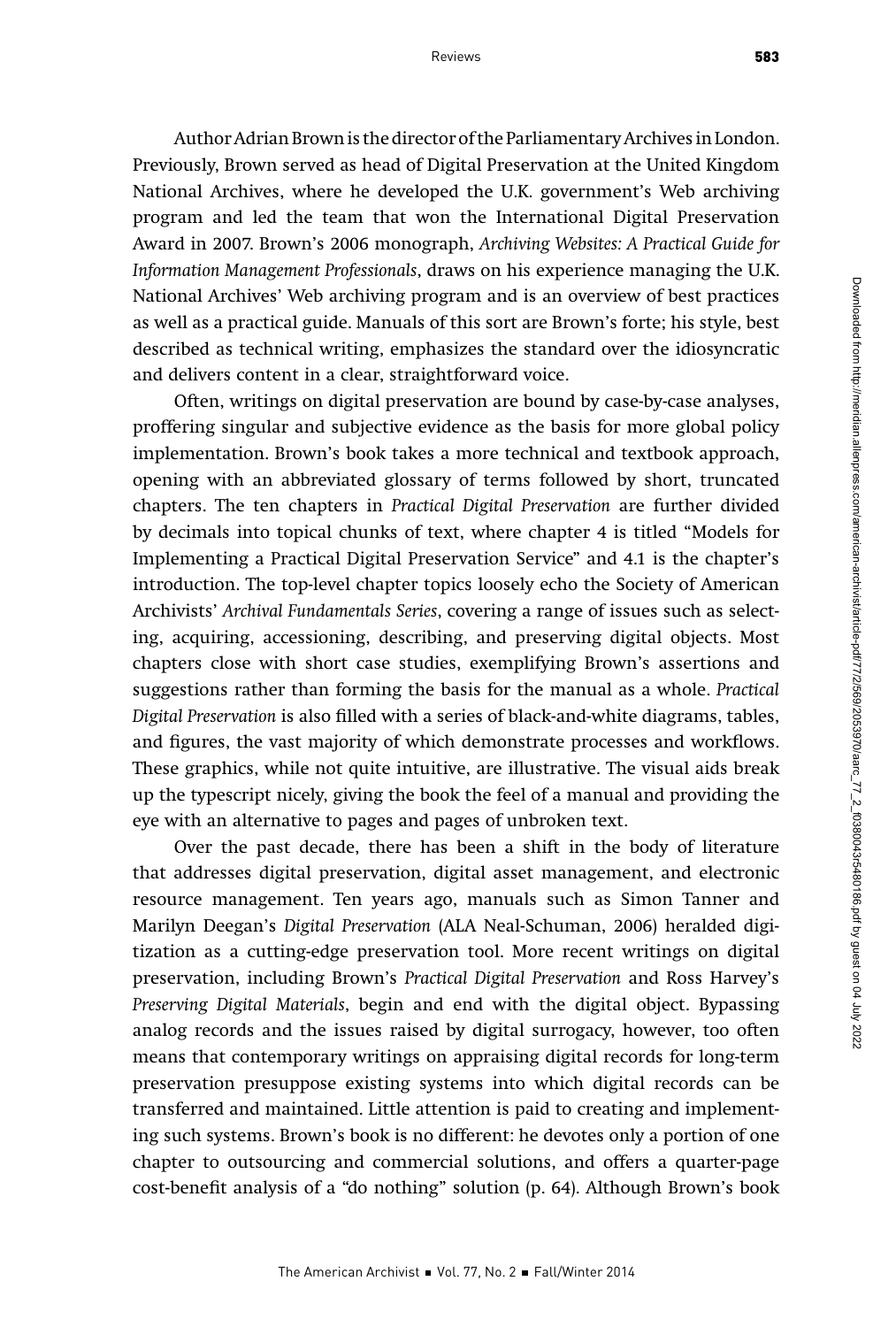584

aims to assist small organizations in establishing digital preservation programs, his manual is better suited to those organizations that already have at least a minimal system in place. To implement Practical Digital Preservation as it stands is to begin reading a book in the second or third chapter. Before an organization can execute Brown's program, procedures for capture and transfer must already be established.

Archivists may find chapter 6, "Accessioning and Ingesting Digital Objects," particularly beneficial. Here Brown is at his best, assessing accession tools and addressing technical concerns such as threats, quarantines, normalization, and obsolescence. The chapter closes with three brief case studies that compare and contrast two large-scale implementation projects, illustrate the benefits of workflow tracking systems, and exemplify—through a retelling of Brown's experience recovering his dissertation files from an obsolete file system—technological "first aid." Similarly, this manual does not ignore the users of archives and digital repositories; Brown pays particular attention in chapter 9 to provisions of access for users. Designating access as the "raison d'être" for digital preservation, Brown asserts that all digital preservation policies must take the current and future information needs of users into consideration. Here, Brown pays particular attention to the need for a viable front-end, describing good Web design as an iterative process (p. 260). Chapter 10, "Future Trends," is, by Brown's own admission, an area at best difficult to navigate. No one can predict where digital preservation and its associated technologies are headed, but Brown endeavors to examine some emerging trends and proprietary software that could be forerunners in the not-so-distant future. Brown is understandably reluctant to wax poetic on future practices and policies, but suggests that collaborative efforts are becoming more popular and that dedicated preservation services are increasingly commonplace.

Practical Digital Preservation would have been greatly strengthened by a "Further Reading" section that gestures at prior work in digital preservation and/or the work of archival scholars such as Ciaran Trace, who have explored how the components of a computer work together to create, manage, and store digital objects that are later deemed to have long-term or enduring value.1 As it stands, this manual ignores the social and cultural contexts of digital preservation, suggesting as a result that "digital assets" have implied value without acknowledging an entire field of professionals whose job it is to understand and articulate that value. Despite Brown's focus on the practical, his book would have been well served by even the briefest of theoretical underpinnings.

Brown's voice is clear, and the writing is technical without being overly pedantic. The text offers a conventional, yet robust approach to digital preservation practices. This book is particularly useful for those in the exploratory and preparatory phases of deploying a digital preservation program. Brown does not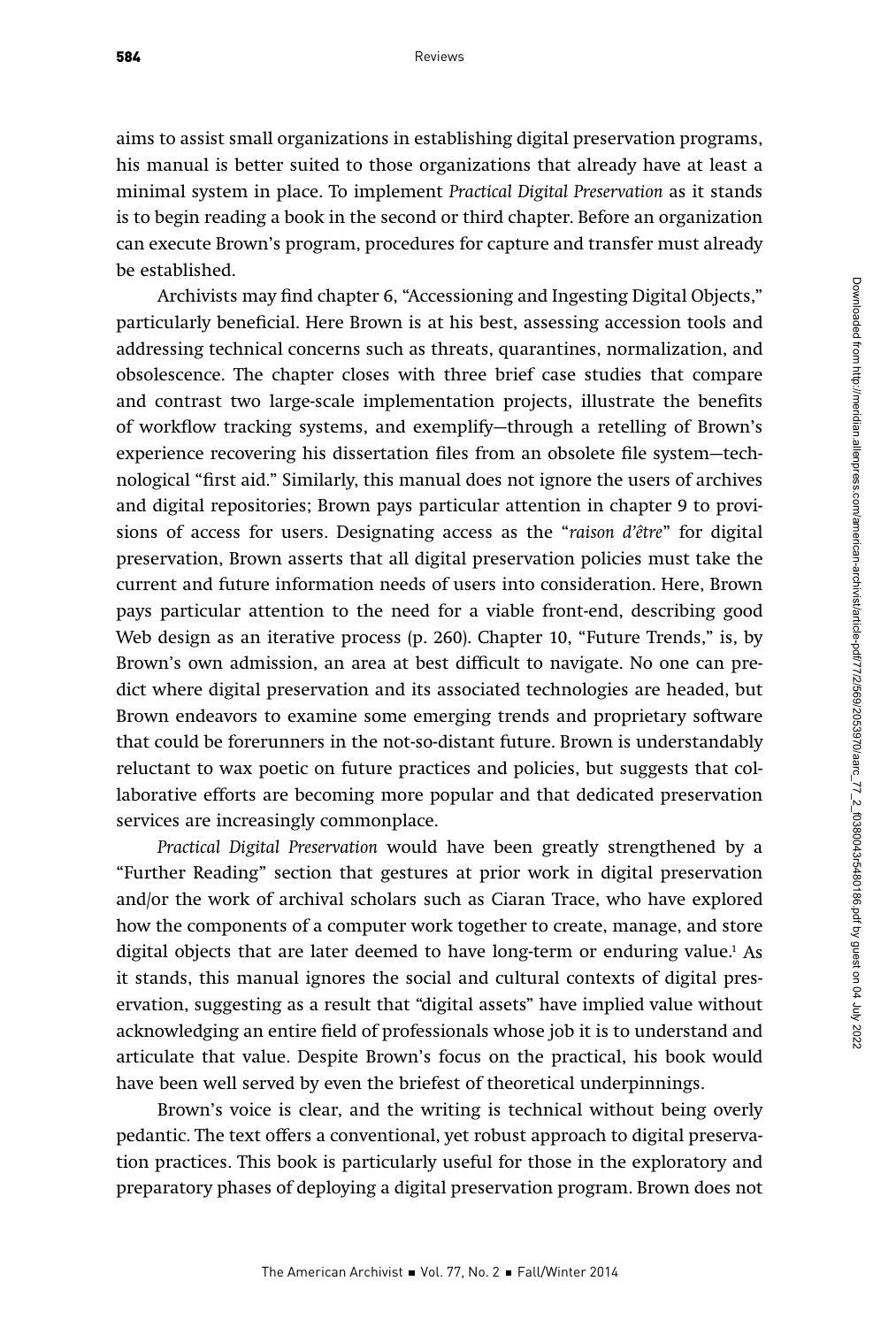offer much in the way of getting started, but does provide a framework in which to start thinking about one's unique organizational needs. While the more advanced practitioner or the archival theorist may find Brown's monograph rudimentary, students in information stewardship programs and early-career professionals would almost certainly benefit from the pragmatic, hands-on approach presented in Practical Digital Preservation. Had I, for one, encountered Brown's book as a college student in 1996, I would certainly have had a newfound awareness of and concern for the evils of bit-death, the benefits of metadata, and the promise of migration strategies. Brown's manual would no doubt have saved me from the hours and hours I spent rekeying my first dramatic text. Tonia Sutherland University of Pittsburgh

#### **NOTE**

<sup>1</sup> Ciaran B. Trace, "Beyond the Magic Mechanism: Computers, Materiality, and What It Means for Records to Be 'Born Digital'," Archivaria 72 (Fall 2011).

### The Allure of the Archives

By Arlette Farge, translated by Thomas Scott-Railton, with a foreword by Natalie Zemon Davis. New Haven: Yale University Press, 2013. 131 pp. Hardcover. \$25.00. ISBN 978-0-300-17673-5.

The Allure of the Archives is an encomium to traditional archival research in a<br>postdigital and postmodern world. The front of the dust jacket shows the<br>lons of a magnifying glass hold over a late oighteenth contury Fronch lens of a magnifying glass held over a late eighteenth-century French manuscript. This symbol is particularly apt for this short volume that chronicles the process of examining an archives in minute detail, sifting through copious materials, and finding a narrative and distilling it into historiography. The book is translated from the original French: Le Goût de l'Archive, which literally means "the taste of the archive." Indeed, the author's goal is to lead the reader into an intimate sensory encounter with old paper. The audience for this book is the archival community, historians, and other scholars, and researchers in general.

The author, Arlette Farge, is director of research in modern history at the Centre National de la Recherche Scientifique in Paris and an accomplished researcher. Both alone and notably with philosopher Michel Foucault and Annales historian Jacques Revel, Farge has authored several volumes of social/cultural history in the style of l'histoire des mentalités, or "a history of worldviews," a historiography focusing on underrepresented groups and their roles in shaping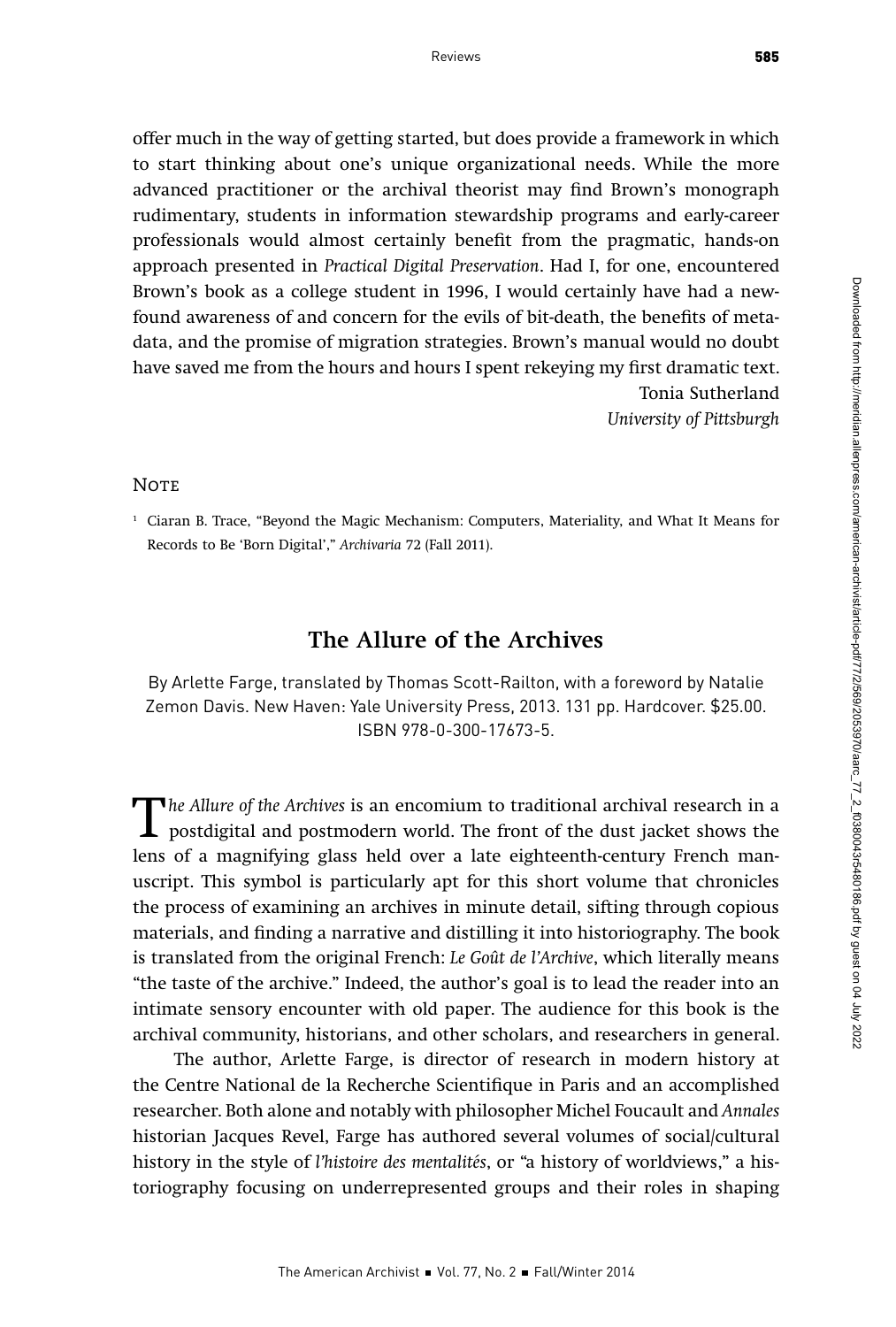history. Farge's favorite primary sources can be found in the Bibliothèque de L'Arsenal, specifically the records of the Bastille and police records from the eighteenth century. She references these archives frequently in the book to illustrate her ideas.

Natalie Zemon Davis's foreword contextualizes the original text of Le Goût de l'Archive published in 1989 before the current era of widespread digitization. Davis points out that broader access through online availability enables more flexibility for researchers, but as Farge reminds us, there is no substitute for the physical link to the past through the object of study itself.

Scott-Railton's translation is fluid, and he inserts himself only when absolutely necessary, as when an explanation of the etymology or symbolic meaning of a word is integral to an understanding of the text. For example, he takes the time to explain that the word "source" in French can also mean "a spring," and thus the author refers to sources as "refreshing as wellsprings" (p. 8). The word fonds, as many trained archivists know, refers to the collections themselves, but can also mean "depths, or ocean floor." Here the author compares the collections to an underwater rock formation in the Atlantic visible only during extremely low tides (p. 4). Without this clarification, the analogy would be less robust.

Most of the chapters in this book outline Farge's philosophy about archival research and her understanding about how to go about using collections such as the one at the Arsenal to generate historical writing. She outlines and articulates her methodology succinctly,and illustrates it well with examples from her own experiences. She concludes, essentially, that as difficult and time consuming a task as historical research in primary resources is, it is essential to the creation of knowledge going forward. Few, if any archivists and historians would disagree with this assertion.

Farge's skillfully rendered treatise on the theory of archival research is interrupted on three occasions in the text for whimsical vignettes (printed in italics, in this edition) recounting what might be called "personal archival experiences" in various repositories. The second chapter, "On the Front Door," is an account of the strategy used by competing researchers jockeying for the best seat in the reading room. This passage struck me as somewhat overblown. In the fourth chapter, "She Has Just Arrived," Farge's tongue-in-check use of the third person "she" (elle) to describe herself as a researcher came off sounding disingenuous to me. It seemed to be an attempt at objectivity, or humor, or both: "She has just arrived. She is asked for a card that she does not have" (p. 47). In this chapter, Farge enumerates the various excruciating tics and habits of the other researchers, such as sniffling, ring spinning, and hair twisting. In another italicized chapter entitled "The Inventory Room Is Sepulchral," Farge describes a dominatrix queen of the reading room and her attempts to intimidate and even terrorize her charges.